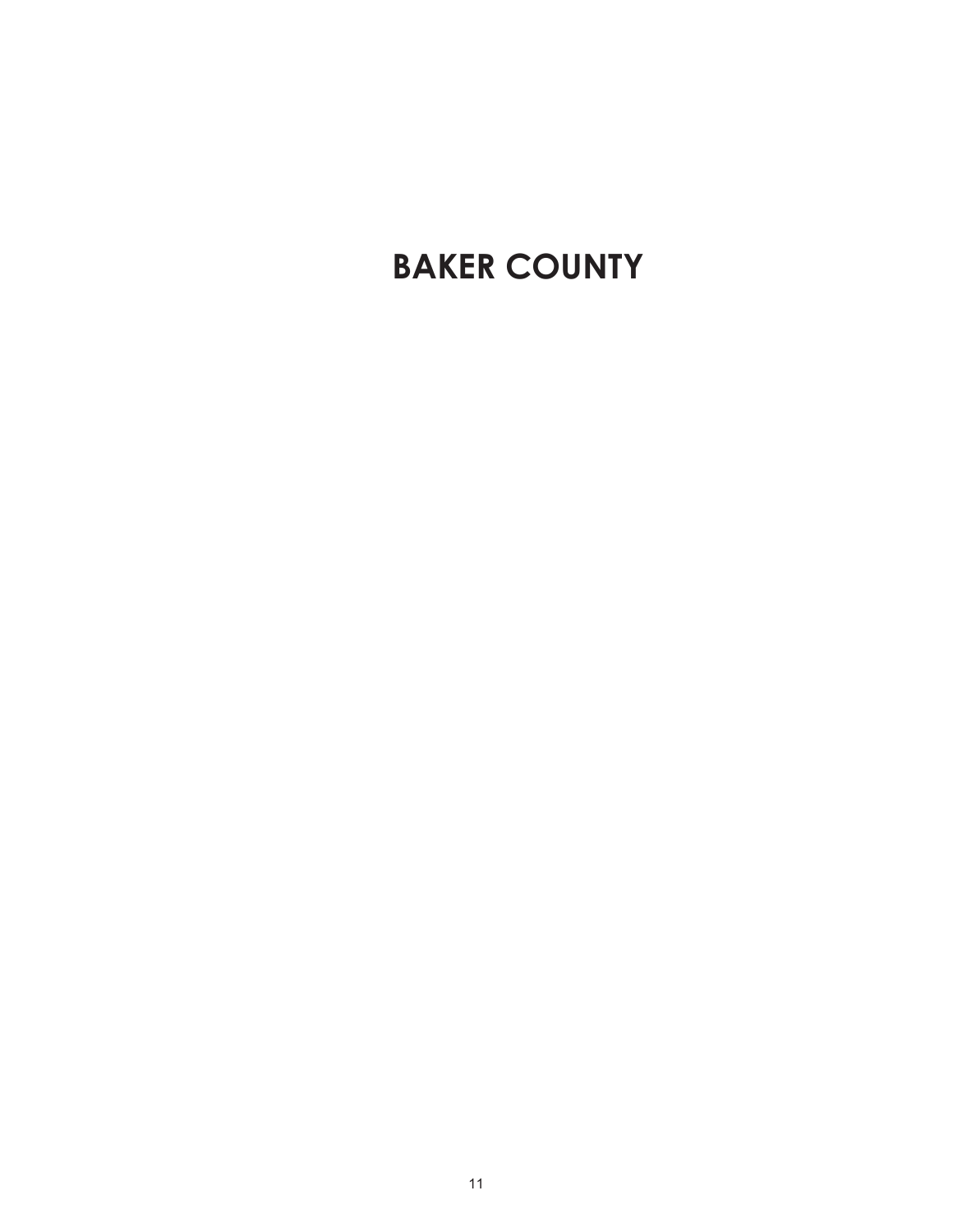See Public Reporting and Instructions on back.

**U.S. Department of Housing and Urban Development**  Office of Public and Indian Housing

OMB Approval No. 25577-0169 exp.7/31/2022

The following allowances are used to determine the total cost of tenant-furnished

| The following allowances are used to determine the total cost of tenant-furnished<br>utilities and appliances. |                                |                               | Date (mm/dd/yyyy):                                     |                               |                   |                   |  |  |
|----------------------------------------------------------------------------------------------------------------|--------------------------------|-------------------------------|--------------------------------------------------------|-------------------------------|-------------------|-------------------|--|--|
| Locality:                                                                                                      |                                |                               | Unit Type: Apartment/Row House/                        |                               |                   |                   |  |  |
| <b>Northeast Oregon Housing Authority, OR</b>                                                                  | Townhouse/Semi-Detached/Duplex |                               |                                                        |                               |                   |                   |  |  |
|                                                                                                                |                                |                               |                                                        |                               |                   |                   |  |  |
| Utility or Service: Baker County                                                                               | 0BR                            | 1 <sub>BR</sub>               | $2$ BR                                                 | 3 BR                          | 4 BR              | <b>5 BR</b>       |  |  |
| (Haines, Baker, Huntington, Sumpter)                                                                           |                                |                               | Monthly Dollar Allowances                              |                               |                   |                   |  |  |
| <b>Heating</b>                                                                                                 |                                |                               |                                                        |                               |                   |                   |  |  |
| Natural Gas (Cascade)<br>a.                                                                                    | \$21.00                        | \$24.00                       | \$29.00                                                | \$33.00                       | \$37.00           | \$41.00           |  |  |
| Bottle Gas/Propane<br>b.                                                                                       | \$60.00                        | \$72.00                       | \$84.00                                                | \$97.00                       | \$107.00          | \$122.00          |  |  |
| Wood (Cord)<br>C.                                                                                              | \$9.00                         | \$10.00                       | \$14.00                                                | \$18.00                       | \$22.00           | \$25.00           |  |  |
| Wood (Pellets)<br>d.                                                                                           | \$13.00                        | \$15.00                       | \$21.00                                                | \$26.00                       | \$32.00           | \$38.00           |  |  |
| Electric (Idaho Power)<br>e.                                                                                   | \$18.00                        | \$21.00                       | \$29.00                                                | \$36.00                       | \$44.00           | \$51.00           |  |  |
| Electric (Oregon Trail)<br>f.                                                                                  | \$14.00                        | \$16.00                       | \$22.00                                                | \$28.00                       | \$33.00           | \$39.00           |  |  |
| Electric Heat Pump (Idaho Power)<br>g.                                                                         | \$16.00                        | \$19.00                       | \$22.00                                                | \$25.00                       | \$27.00           | \$30.00           |  |  |
| Electric Heat Pump (Oregon Trail)<br>h.<br>Oil                                                                 | \$12.00                        | \$14.00                       | $\overline{$}17.00$                                    | \$19.00                       | \$21.00           | \$23.00           |  |  |
| i.                                                                                                             | \$56.00                        | \$65.00                       | \$77.00                                                | \$90.00                       | \$102.00          | \$111.00          |  |  |
| <b>Cooking</b><br>Natural Gas (Cascade)                                                                        | \$2.00                         | \$2.00                        |                                                        |                               |                   |                   |  |  |
| a.<br>b.<br>Bottle Gas/Propane                                                                                 | \$6.00                         | \$6.00                        | \$4.00<br>\$10.00                                      | \$5.00<br>$\overline{$}14.00$ | \$6.00<br>\$19.00 | \$7.00<br>\$21.00 |  |  |
| Electric (Idaho Power)                                                                                         | \$4.00                         | \$4.00                        | \$7.00                                                 | \$9.00                        | \$11.00           | \$13.00           |  |  |
| C.<br>Electric (Oregon Trail)<br>d.                                                                            | \$3.00                         | \$3.00                        | \$5.00                                                 | \$6.00                        | \$8.00            | \$10.00           |  |  |
| <b>Other Electric &amp; Cooling</b>                                                                            |                                |                               |                                                        |                               |                   |                   |  |  |
| Other Electric (Lights & Appliances) (Idaho Power)                                                             | \$14.00                        | \$17.00                       | \$24.00                                                | \$30.00                       | \$37.00           | \$43.00           |  |  |
| Other Electric (Lights & Appliances) (Oregon Trail)                                                            | \$11.00                        | \$13.00                       | \$18.00                                                | \$23.00                       | \$28.00           | \$33.00           |  |  |
| Air Conditioning (Idaho Power)                                                                                 | \$2.00                         | \$2.00                        | \$3.00                                                 | \$3.00                        | \$4.00            | \$5.00            |  |  |
| Air Conditioning (Oregon Trail)                                                                                | \$1.00                         | \$1.00                        | \$2.00                                                 | \$3.00                        | \$3.00            | \$4.00            |  |  |
| <b>Water Heating</b>                                                                                           |                                |                               |                                                        |                               |                   |                   |  |  |
| Natural Gas (Cascade)<br>a.                                                                                    | \$5.00                         | \$6.00                        | \$9.00                                                 | \$12.00                       | \$15.00           | \$18.00           |  |  |
| Bottle Gas/Propane<br>b.                                                                                       | \$16.00                        | \$19.00                       | \$27.00                                                | \$35.00                       | \$43.00           | \$52.00           |  |  |
| Electric (Idaho Power)<br>C.                                                                                   | \$10.00                        | \$12.00                       | \$15.00                                                | \$19.00                       | \$22.00           | \$25.00           |  |  |
| d.<br>Electric (Oregon Trail)                                                                                  | \$8.00                         | \$9.00                        | \$12.00                                                | \$14.00                       | \$17.00           | \$19.00           |  |  |
| Oil<br>e.                                                                                                      | \$15.00                        | \$17.00                       | \$24.00                                                | \$31.00                       | \$39.00           | \$48.00           |  |  |
| <b>Water, Sewer, Trash Collection</b>                                                                          |                                |                               |                                                        |                               |                   |                   |  |  |
| Water                                                                                                          |                                |                               |                                                        |                               |                   |                   |  |  |
| Sewer                                                                                                          |                                |                               | See Attached Water, Sewer, & Trash Collection Schedule |                               |                   |                   |  |  |
| <b>Trash Collection</b>                                                                                        |                                |                               |                                                        |                               |                   |                   |  |  |
| <b>Tenant-supplied Appliances</b>                                                                              |                                |                               |                                                        |                               |                   |                   |  |  |
| Range / Microwave Tenant-supplied                                                                              | \$11.00                        | \$11.00                       | \$11.00                                                | \$11.00                       | \$11.00           | \$11.00           |  |  |
| Refrigerator Tenant-supplied                                                                                   | \$12.00                        | \$12.00                       | \$12.00                                                | \$12.00                       | \$12.00           | \$12.00           |  |  |
| <b>Other--specify: Monthly Charges</b>                                                                         |                                |                               |                                                        |                               |                   |                   |  |  |
| Electric Charge \$8.65 (Idaho Power)                                                                           | \$9.00                         | \$9.00                        | \$9.00                                                 | \$9.00                        | \$9.00            | \$9.00            |  |  |
| Electric Charge \$35.09 (Oregon Trail)                                                                         | \$35.00                        | \$35.00                       | \$35.00                                                | \$35.00                       | \$35.00           | \$35.00           |  |  |
| Natural Gas Charge \$5.25 (Casade)                                                                             | \$5.00                         | \$5.00                        | \$5.00                                                 | \$5.00                        | \$5.00            | \$5.00            |  |  |
| <b>Actual Family Allowances</b>                                                                                |                                |                               | Utility or Service                                     |                               | per month cost    |                   |  |  |
| To be used by the family to compute allowance. Complete below for the actual unit                              |                                |                               | Heating                                                |                               |                   |                   |  |  |
| rented.                                                                                                        |                                |                               | Cooking                                                |                               | \$                |                   |  |  |
| Name of Family                                                                                                 |                                |                               | Other Electric                                         |                               | \$                |                   |  |  |
|                                                                                                                |                                |                               | Air Conditioning                                       |                               |                   |                   |  |  |
|                                                                                                                |                                | <b>Water Heating</b><br>Water |                                                        | \$<br>\$                      |                   |                   |  |  |
| Address of Unit                                                                                                |                                | Sewer                         |                                                        | \$                            |                   |                   |  |  |
|                                                                                                                |                                | <b>Trash Collection</b>       |                                                        | \$                            |                   |                   |  |  |
|                                                                                                                |                                |                               | Range / Microwave                                      |                               | \$                |                   |  |  |
|                                                                                                                |                                |                               | Refrigerator                                           |                               | \$                |                   |  |  |
|                                                                                                                |                                |                               | Other                                                  |                               | \$                |                   |  |  |
| Number of Bedrooms                                                                                             |                                |                               | Other                                                  |                               | \$                |                   |  |  |
|                                                                                                                |                                |                               | Total                                                  | \$                            |                   |                   |  |  |

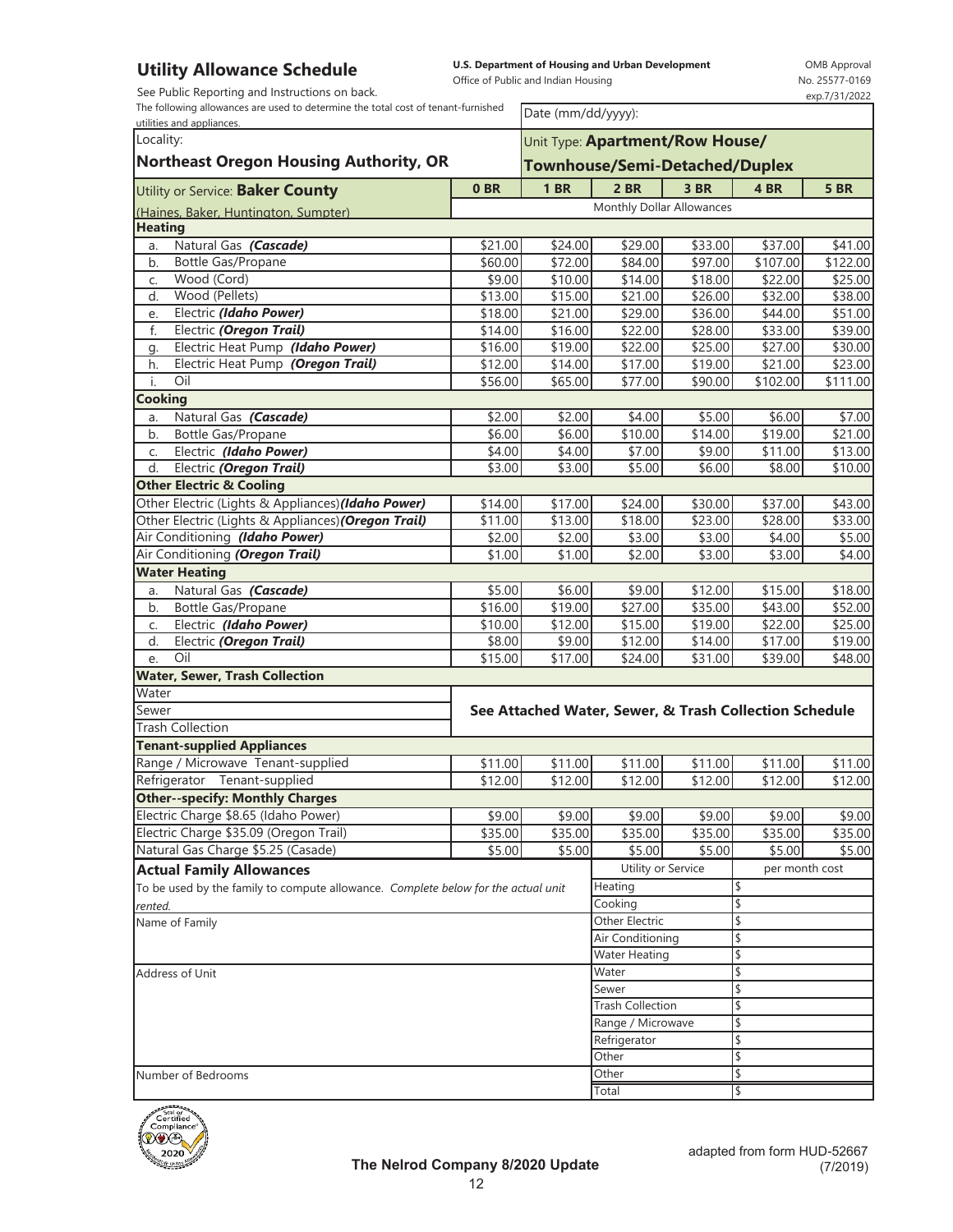See Public Reporting and Instructions on back.

The following allowances are used to determine the total cost of tenant-furnished

**U.S. Department of Housing and Urban Development**  Office of Public and Indian Housing

OMB Approval No. 25577-0169 exp.7/31/2022

| The following allowances are used to determine the total cost of tenant-furnished<br>utilities and appliances. |                 |                         | Date (mm/dd/yyyy):                                     |          |                |             |  |  |
|----------------------------------------------------------------------------------------------------------------|-----------------|-------------------------|--------------------------------------------------------|----------|----------------|-------------|--|--|
| Locality:                                                                                                      |                 |                         | Unit Type: Detached House/Mobile Home                  |          |                |             |  |  |
| <b>Northeast Oregon Housing Authority, OR</b>                                                                  |                 |                         |                                                        |          |                |             |  |  |
| Utility or Service: Baker County                                                                               | 0 <sub>BR</sub> | <b>1 BR</b>             | 2 BR                                                   | 3 BR     | 4 BR           | <b>5 BR</b> |  |  |
| (Haines, Baker, Huntington, Sumpter)                                                                           |                 |                         | Monthly Dollar Allowances                              |          |                |             |  |  |
| <b>Heating</b>                                                                                                 |                 |                         |                                                        |          |                |             |  |  |
| Natural Gas (Cascade)<br>a.                                                                                    | \$30.00         | \$35.00                 | \$41.00                                                | \$47.00  | \$53.00        | \$59.00     |  |  |
| Bottle Gas/Propane<br>b.                                                                                       | \$89.00         | \$103.00                | \$122.00                                               | \$138.00 | \$155.00       | \$173.00    |  |  |
| Wood (Cord)<br>C.                                                                                              | \$21.00         | \$25.00                 | \$29.00                                                | \$33.00  | \$37.00        | \$42.00     |  |  |
| Wood (Pellets)<br>d.                                                                                           | \$31.00         | \$36.00                 | \$43.00                                                | \$49.00  | \$55.00        | \$61.00     |  |  |
| Electric (Idaho Power)<br>e.                                                                                   | \$42.00         | \$50.00                 | \$58.00                                                | \$67.00  | \$76.00        | \$84.00     |  |  |
| f.<br>Electric (Oregon Trail)                                                                                  | \$32.00         | \$38.00                 | \$45.00                                                | \$51.00  | \$58.00        | \$64.00     |  |  |
| Electric Heat Pump (Idaho Power)<br>g.                                                                         | \$22.00         | \$27.00                 | \$31.00                                                | \$35.00  | \$39.00        | \$43.00     |  |  |
| Electric Heat Pump (Oregon Trail)<br>h.                                                                        | \$17.00         | \$20.00                 | \$24.00                                                | \$27.00  | \$30.00        | \$33.00     |  |  |
| i.<br>Oil                                                                                                      | \$80.00         | \$94.00                 | \$111.00                                               | \$128.00 | \$143.00       | \$160.00    |  |  |
| <b>Cooking</b>                                                                                                 |                 |                         |                                                        |          |                |             |  |  |
| Natural Gas (Cascade)<br>a.                                                                                    | \$2.00          | \$2.00                  | \$4.00                                                 | \$5.00   | \$6.00         | \$7.00      |  |  |
| Bottle Gas/Propane<br>b.                                                                                       | \$6.00          | \$6.00                  | \$10.00                                                | \$14.00  | \$19.00        | \$21.00     |  |  |
| Electric (Idaho Power)<br>C.                                                                                   | \$4.00          | \$4.00                  | \$7.00                                                 | \$9.00   | \$11.00        | \$13.00     |  |  |
| Electric (Oregon Trail)<br>d.                                                                                  | \$3.00          | \$3.00                  | \$5.00                                                 | \$6.00   | \$8.00         | \$10.00     |  |  |
| <b>Other Electric &amp; Cooling</b>                                                                            |                 |                         |                                                        |          |                |             |  |  |
| Other Electric (Lights & Appliances) (Idaho Power)                                                             | \$21.00         | \$25.00                 | \$35.00                                                | \$44.00  | \$54.00        | \$64.00     |  |  |
| Other Electric (Lights & Appliances) (Oregon Trail)                                                            | \$16.00         | \$19.00                 | \$26.00                                                | \$34.00  | \$41.00        | \$49.00     |  |  |
| Air Conditioning (Idaho Power)                                                                                 | \$1.00          | \$1.00                  | \$3.00                                                 | \$5.00   | \$7.00         | \$9.00      |  |  |
| Air Conditioning (Oregon Trail)                                                                                | \$1.00          | \$1.00                  | \$2.00                                                 | \$4.00   | \$5.00         | \$7.00      |  |  |
| <b>Water Heating</b>                                                                                           |                 |                         |                                                        |          |                |             |  |  |
| Natural Gas (Cascade)<br>a.                                                                                    | \$7.00          | \$8.00                  | \$11.00                                                | \$15.00  | \$18.00        | \$22.00     |  |  |
| Bottle Gas/Propane<br>b.                                                                                       | \$21.00         | \$23.00                 | \$33.00                                                | \$43.00  | \$54.00        | \$66.00     |  |  |
| Electric (Idaho Power)<br>C.                                                                                   | \$13.00         | \$15.00                 | \$19.00                                                | \$23.00  | \$27.00        | \$32.00     |  |  |
| d.<br>Electric (Oregon Trail)                                                                                  | \$10.00         | \$11.00                 | \$15.00                                                | \$18.00  | \$21.00        | \$24.00     |  |  |
| Oil<br>e.                                                                                                      | \$17.00         | \$22.00                 | \$31.00                                                | \$41.00  | \$51.00        | \$58.00     |  |  |
| <b>Water, Sewer, Trash Collection</b>                                                                          |                 |                         |                                                        |          |                |             |  |  |
| Water                                                                                                          |                 |                         |                                                        |          |                |             |  |  |
| Sewer                                                                                                          |                 |                         | See Attached Water, Sewer, & Trash Collection Schedule |          |                |             |  |  |
| <b>Trash Collection</b>                                                                                        |                 |                         |                                                        |          |                |             |  |  |
| <b>Tenant-supplied Appliances</b>                                                                              |                 |                         |                                                        |          |                |             |  |  |
| Range / Microwave Tenant-supplied                                                                              | \$11.00         | \$11.00                 | \$11.00                                                | \$11.00  | \$11.00        | \$11.00     |  |  |
| Refrigerator Tenant-supplied                                                                                   | \$12.00         | \$12.00                 | \$12.00                                                | \$12.00  | \$12.00        | \$12.00     |  |  |
| <b>Other--specify: Monthly Charges</b>                                                                         |                 |                         |                                                        |          |                |             |  |  |
| Electric Charge \$8.65 (Idaho Power)                                                                           | \$9.00          | \$9.00                  | \$9.00                                                 | \$9.00   | \$9.00         | \$9.00      |  |  |
| Electric Charge \$35.09 (Oregon Trail)                                                                         | \$35.00         | \$35.00                 | \$35.00                                                | \$35.00  | \$35.00        | \$35.00     |  |  |
| Natural Gas Charge \$5.25 (Casade)                                                                             | \$5.00          | \$5.00                  | \$5.00                                                 | \$5.00   | \$5.00         | \$5.00      |  |  |
| <b>Actual Family Allowances</b>                                                                                |                 |                         | Utility or Service                                     |          | per month cost |             |  |  |
| To be used by the family to compute allowance. Complete below for the actual unit                              |                 |                         | Heating                                                |          | \$             |             |  |  |
| rented.                                                                                                        |                 |                         | Cooking                                                |          | \$             |             |  |  |
| Name of Family                                                                                                 |                 |                         | Other Electric                                         |          | \$             |             |  |  |
|                                                                                                                |                 |                         | Air Conditioning                                       |          |                |             |  |  |
|                                                                                                                |                 |                         | <b>Water Heating</b>                                   |          | \$             |             |  |  |
| Address of Unit                                                                                                |                 | Water                   |                                                        | \$       |                |             |  |  |
|                                                                                                                |                 | Sewer                   |                                                        | \$       |                |             |  |  |
|                                                                                                                |                 | <b>Trash Collection</b> |                                                        | \$       |                |             |  |  |
|                                                                                                                |                 |                         | Range / Microwave                                      |          | \$             |             |  |  |
|                                                                                                                |                 |                         | Refrigerator                                           |          | \$             |             |  |  |
|                                                                                                                |                 |                         | Other                                                  |          | \$             |             |  |  |
| Number of Bedrooms                                                                                             |                 |                         | Other<br>\$                                            |          |                |             |  |  |
|                                                                                                                |                 |                         | Total                                                  |          |                |             |  |  |

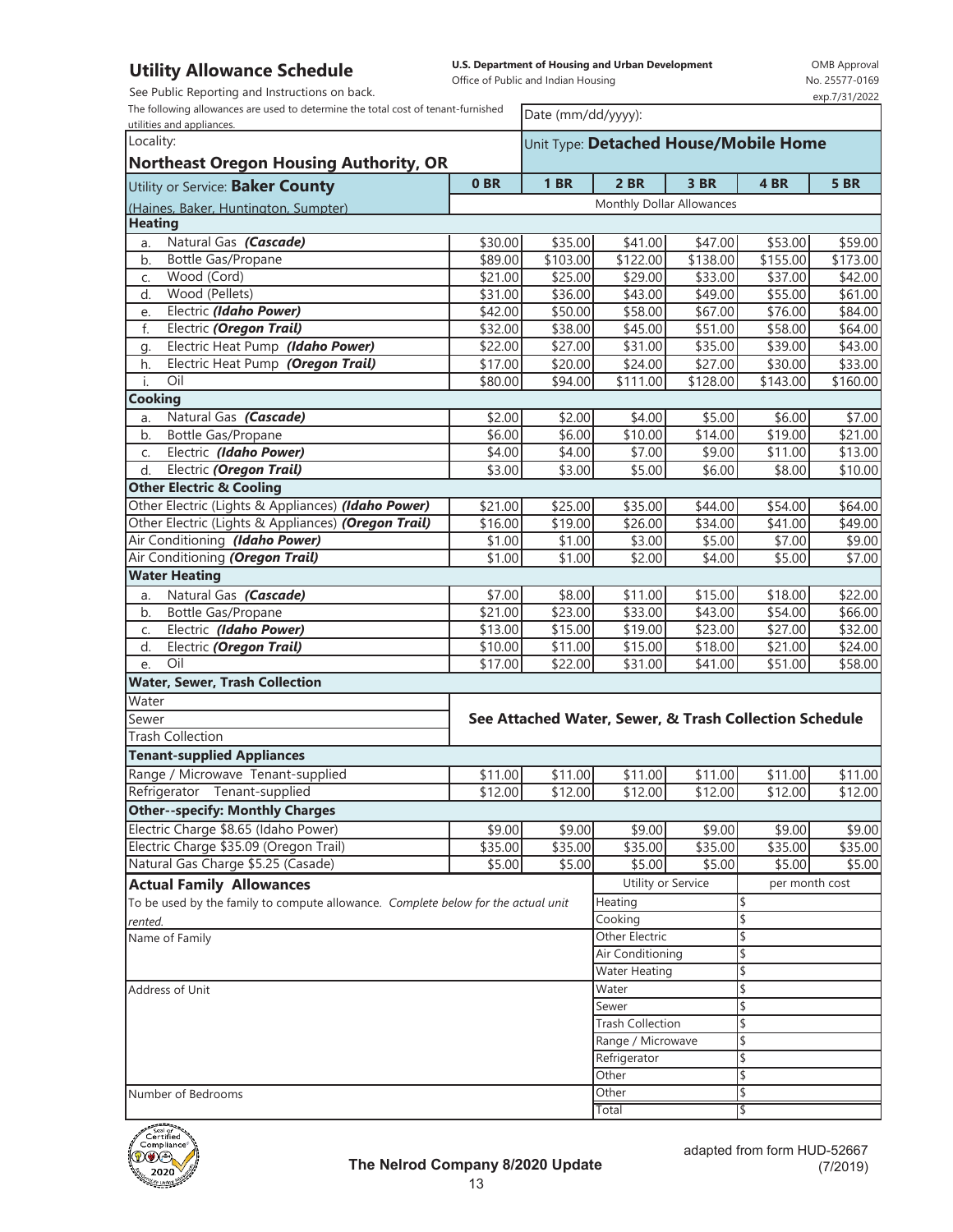## **NORTHEAST OREGON HOUSING AUTHORITY, OR**

### **Water, Sewer and Trash Collection Section 8 HCV Utility Allowances** *(Baker County)*

### **All Building Types**

|                                                                     |       | Monthly Dollar Allowances |         |         |          |         |             |
|---------------------------------------------------------------------|-------|---------------------------|---------|---------|----------|---------|-------------|
|                                                                     |       | 0 <sub>BR</sub>           | 1 BR    | 2 BR    | 3 BR     | 4 BR    | <b>5 BR</b> |
| City of Baker City<br><b>Baker Sanitary Service</b><br>(Baker)      | Water | \$52.00                   | \$52.00 | \$54.00 | \$56.00  | \$58.00 | \$60.00     |
|                                                                     | Sewer | \$29.00                   | \$29.00 | \$29.00 | \$29.00  | \$29.00 | \$29.00     |
|                                                                     | Trash | \$19.00                   | \$19.00 | \$19.00 | \$19.00  | \$19.00 | \$19.00     |
| City of Haines<br><b>Baker Sanitary Service</b><br>(Haines)         | Water | \$49.00                   | \$49.00 | \$49.00 | \$49.00] | \$49.00 | \$49.00     |
|                                                                     | Sewer | \$34.00                   | \$34.00 | \$34.00 | \$34.00  | \$34.00 | \$34.00     |
|                                                                     | Trash | \$20.00                   | \$20.00 | \$20.00 | \$20.00] | \$20.00 | \$20.00     |
| City of Huntington<br><b>Baker Sanitary Service</b><br>(Huntington) | Water | \$37.00                   | \$37.00 | \$37.00 | \$37.00  | \$37.00 | \$37.00     |
|                                                                     | Sewer | \$48.00                   | \$48.00 | \$48.00 | \$48.00  | \$48.00 | \$48.00     |
|                                                                     | Trash | \$16.00                   | \$16.00 | \$16.00 | \$16.00  | \$16.00 | \$16.00     |
| City of Sumpter<br><b>Baker Sanitary Service</b><br>(Sumpter)       | Water | \$45.00                   | \$45.00 | \$45.00 | \$45.00  | \$45.00 | \$45.00     |
|                                                                     | Sewer | \$40.00]                  | \$40.00 | \$40.00 | \$40.00] | \$40.00 | \$40.00     |
|                                                                     | Trash | \$20.00                   | \$20.00 | \$20.00 | \$20.00  | \$20.00 | \$20.00     |

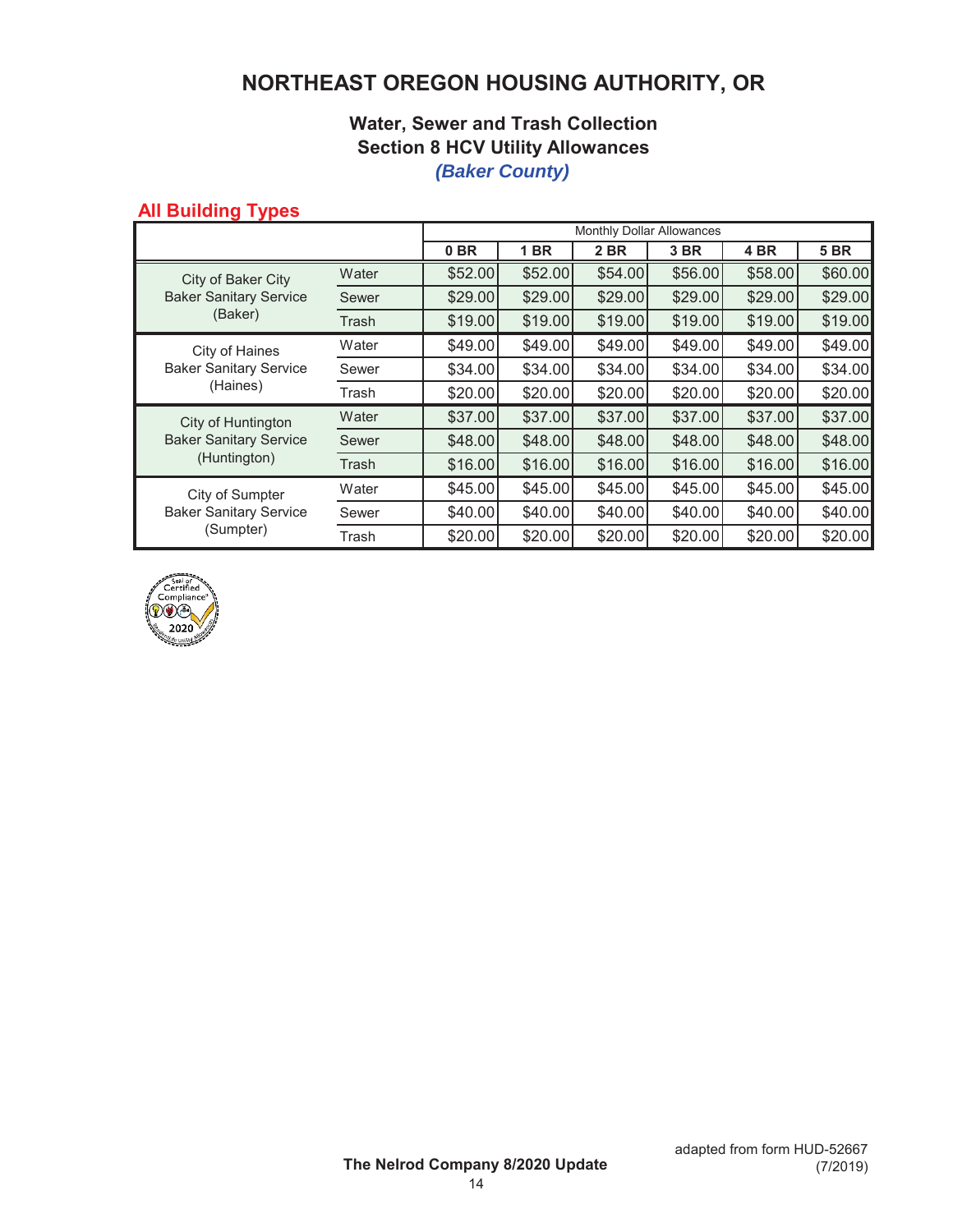# **BAKER COUNTY (without NG)**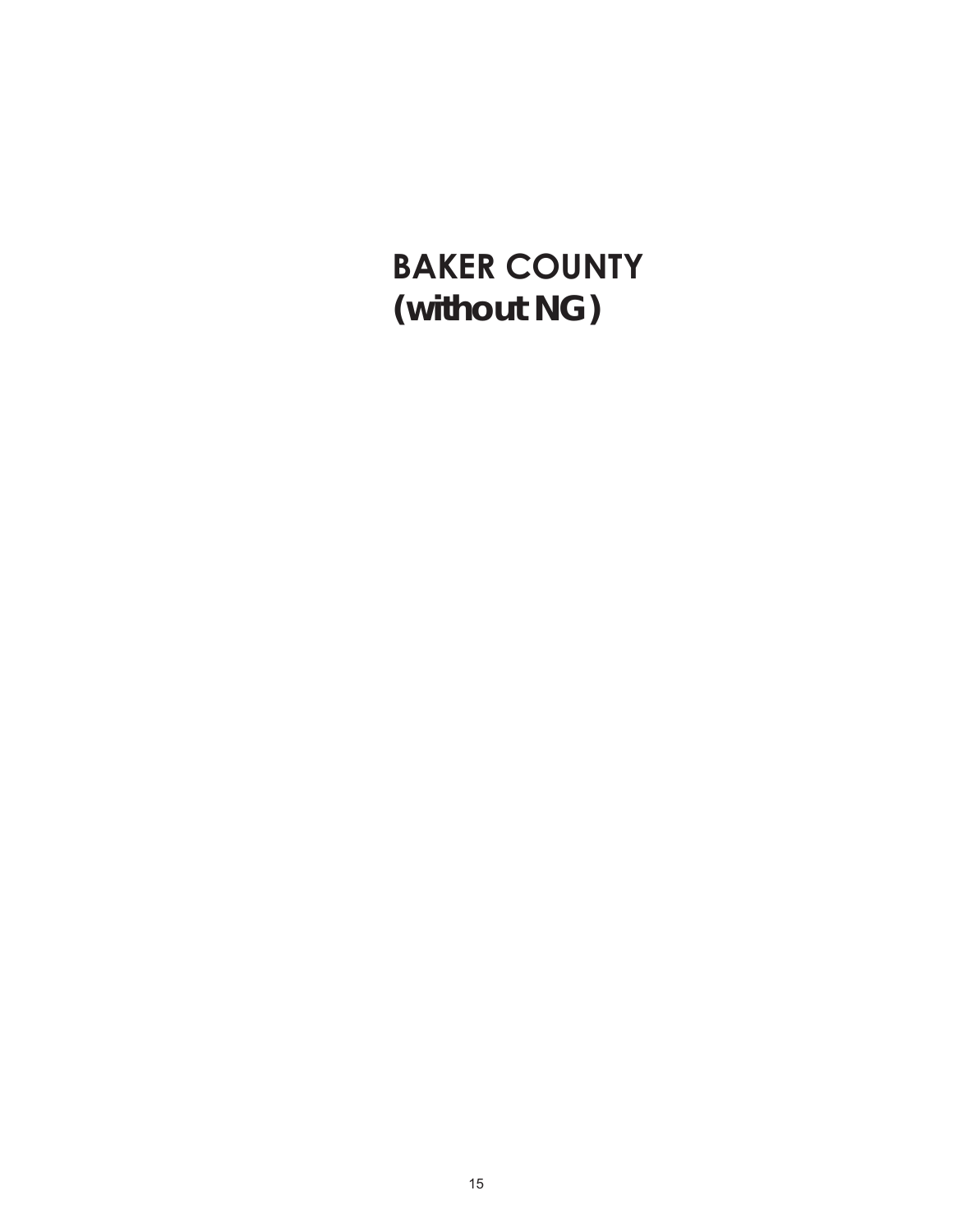See Public Reporting and Instructions on back.

The following allowances are used to determine the total cost of tenant-furnished

**U.S. Department of Housing and Urban Development** 

Office of Public and Indian Housing

OMB Approval No. 25577-0169 exp.7/31/2022

| The following allowances are used to determine the total cost of tenant-furnished<br>utilities and appliances. |                | Date (mm/dd/yyyy):      |                                                        |                     |                      |             |  |  |  |
|----------------------------------------------------------------------------------------------------------------|----------------|-------------------------|--------------------------------------------------------|---------------------|----------------------|-------------|--|--|--|
| Locality:<br><b>Northeast Oregon Housing Authority, OR</b>                                                     |                |                         | Unit Type: Apartment/Row House/                        |                     |                      |             |  |  |  |
|                                                                                                                |                |                         | <b>Townhouse/Semi-Detached/Duplex</b>                  |                     |                      |             |  |  |  |
|                                                                                                                |                |                         |                                                        |                     |                      |             |  |  |  |
| Utility or Service: Baker County                                                                               | 0BR            | <b>1 BR</b>             | 2 BR                                                   | 3 BR                | 4 BR                 | <b>5 BR</b> |  |  |  |
| (Durkee, Halfway, Richland Unity)                                                                              |                |                         | Monthly Dollar Allowances                              |                     |                      |             |  |  |  |
| <b>Heating</b>                                                                                                 |                |                         |                                                        |                     |                      |             |  |  |  |
| Natural Gas<br>a.                                                                                              | N/A            | N/A                     | N/A                                                    | N/A                 | N/A                  | N/A         |  |  |  |
| b.<br>Bottle Gas/Propane                                                                                       | \$60.00        | $\overline{$}72.00$     | $\overline{$84.00}$                                    | $\overline{$97.00}$ | $\overline{$}107.00$ | \$122.00    |  |  |  |
| Electric (Idaho Power)<br>C.                                                                                   | \$18.00        | \$21.00                 | \$29.00                                                | \$36.00             | \$44.00              | \$51.00     |  |  |  |
| Electric (Oregon Trail)<br>d.                                                                                  | \$14.00        | \$16.00                 | \$22.00                                                | \$28.00             | \$33.00              | \$39.00     |  |  |  |
| Electric Heat Pump (Idaho Power)<br>e.                                                                         | \$16.00        | \$19.00                 | \$22.00                                                | \$25.00             | \$27.00              | \$30.00     |  |  |  |
| f.<br>Electric Heat Pump (Oregon Trail)                                                                        | \$12.00        | \$14.00                 | \$17.00                                                | \$19.00             | \$21.00              | \$23.00     |  |  |  |
| Oil<br>g.                                                                                                      | \$56.00        | \$65.00                 | \$77.00                                                | \$90.00             | \$102.00             | \$111.00    |  |  |  |
| <b>Cooking</b>                                                                                                 |                |                         |                                                        |                     |                      |             |  |  |  |
| Natural Gas<br>a.                                                                                              | N/A            | N/A                     | N/A                                                    | N/A                 | N/A                  | N/A         |  |  |  |
| Bottle Gas/Propane<br>b.                                                                                       | \$6.00         | \$6.00                  | $\overline{$}10.00$                                    | $\overline{$}14.00$ | $\overline{$}19.00$  | \$21.00     |  |  |  |
| Electric (Idaho Power)<br>C.                                                                                   | \$4.00         | \$4.00                  | \$7.00                                                 | \$9.00              | $\overline{$}11.00$  | \$13.00     |  |  |  |
| Electric (Oregon Trail)<br>d.                                                                                  | \$3.00         | \$3.00                  | \$5.00                                                 | \$6.00              | \$8.00               | \$10.00     |  |  |  |
| <b>Other Electric &amp; Cooling</b>                                                                            |                |                         |                                                        |                     |                      |             |  |  |  |
| Other Electric (Lights & Appliances) (Idaho Power)                                                             | \$14.00        | \$17.00                 | \$24.00                                                | \$30.00             | \$37.00              | \$43.00     |  |  |  |
| Other Electric (Lights & Appliances) (Oregon Trail)                                                            | \$11.00        | \$13.00                 | \$18.00                                                | \$23.00             | \$28.00              | \$33.00     |  |  |  |
| Air Conditioning (Idaho Power)                                                                                 | \$2.00         | \$2.00                  | \$3.00                                                 | \$3.00              | \$4.00               | \$5.00      |  |  |  |
| Air Conditioning (Oregon Trail)                                                                                | \$1.00         | \$1.00                  | \$2.00                                                 | \$3.00              | \$3.00               | \$4.00      |  |  |  |
| <b>Water Heating</b>                                                                                           |                |                         |                                                        |                     |                      |             |  |  |  |
| <b>Natural Gas</b><br>a.                                                                                       | N/A            | N/A                     | N/A                                                    | N/A                 | N/A                  | N/A         |  |  |  |
| Bottle Gas/Propane<br>b.                                                                                       | \$16.00        | \$19.00                 | $\overline{$27.00}$                                    | \$35.00             | \$43.00              | \$52.00     |  |  |  |
| Electric (Idaho Power)<br>C.                                                                                   | \$10.00        | \$12.00                 | \$15.00                                                | \$19.00             | \$22.00              | \$25.00     |  |  |  |
| Electric (Oregon Trail)<br>d.                                                                                  | \$8.00         | \$9.00                  | \$12.00                                                | \$14.00             | \$17.00              | \$19.00     |  |  |  |
| Oil<br>e.                                                                                                      | \$15.00        | \$17.00                 | \$24.00                                                | \$31.00             | \$39.00              | \$48.00     |  |  |  |
| <b>Water, Sewer, Trash Collection</b>                                                                          |                |                         |                                                        |                     |                      |             |  |  |  |
| Water                                                                                                          |                |                         |                                                        |                     |                      |             |  |  |  |
| Sewer                                                                                                          |                |                         | See Attached Water, Sewer, & Trash Collection Schedule |                     |                      |             |  |  |  |
| <b>Trash Collection</b>                                                                                        |                |                         |                                                        |                     |                      |             |  |  |  |
| <b>Tenant-supplied Appliances</b><br>Range / Microwave Tenant-supplied                                         |                |                         |                                                        |                     |                      |             |  |  |  |
| Refrigerator Tenant-supplied                                                                                   | \$11.00        | \$11.00                 | \$11.00<br>\$12.00                                     | \$11.00             | \$11.00              | \$11.00     |  |  |  |
| <b>Other--specify: Monthly Charges</b>                                                                         | \$12.00        | \$12.00                 |                                                        | \$12.00             | \$12.00              | \$12.00     |  |  |  |
| Electric Charge \$8.65 (Idaho Power)                                                                           | \$9.00         |                         |                                                        | \$9.00              |                      |             |  |  |  |
| Electric Charge \$35.09 (Oregon Trail)                                                                         |                | \$9.00                  | \$9.00                                                 |                     | \$9.00               | \$9.00      |  |  |  |
| Natural Gas Charge                                                                                             | \$35.00<br>N/A | \$35.00<br>N/A          | \$35.00<br>N/A                                         | \$35.00<br>N/A      | \$35.00<br>N/A       | \$35.00     |  |  |  |
|                                                                                                                |                |                         | Utility or Service                                     |                     | per month cost       | N/A         |  |  |  |
| <b>Actual Family Allowances</b>                                                                                |                |                         | Heating                                                |                     | \$                   |             |  |  |  |
| To be used by the family to compute allowance. Complete below for the actual unit                              |                |                         | Cooking                                                |                     | \$                   |             |  |  |  |
| rented.<br>Name of Family                                                                                      |                |                         |                                                        |                     | \$                   |             |  |  |  |
|                                                                                                                |                |                         | Other Electric<br><b>Air Conditioning</b>              |                     | \$                   |             |  |  |  |
|                                                                                                                |                |                         | <b>Water Heating</b>                                   |                     | \$                   |             |  |  |  |
| Address of Unit                                                                                                |                |                         | Water                                                  |                     | \$                   |             |  |  |  |
|                                                                                                                |                |                         | Sewer                                                  |                     | \$                   |             |  |  |  |
|                                                                                                                |                | <b>Trash Collection</b> |                                                        | \$                  |                      |             |  |  |  |
|                                                                                                                |                | Range / Microwave       |                                                        | \$                  |                      |             |  |  |  |
|                                                                                                                |                |                         | Refrigerator                                           |                     | \$                   |             |  |  |  |
|                                                                                                                |                |                         | Other                                                  |                     | \$                   |             |  |  |  |
| Number of Bedrooms                                                                                             |                |                         | Other                                                  |                     | \$                   |             |  |  |  |
|                                                                                                                |                |                         | Total                                                  |                     | \$                   |             |  |  |  |

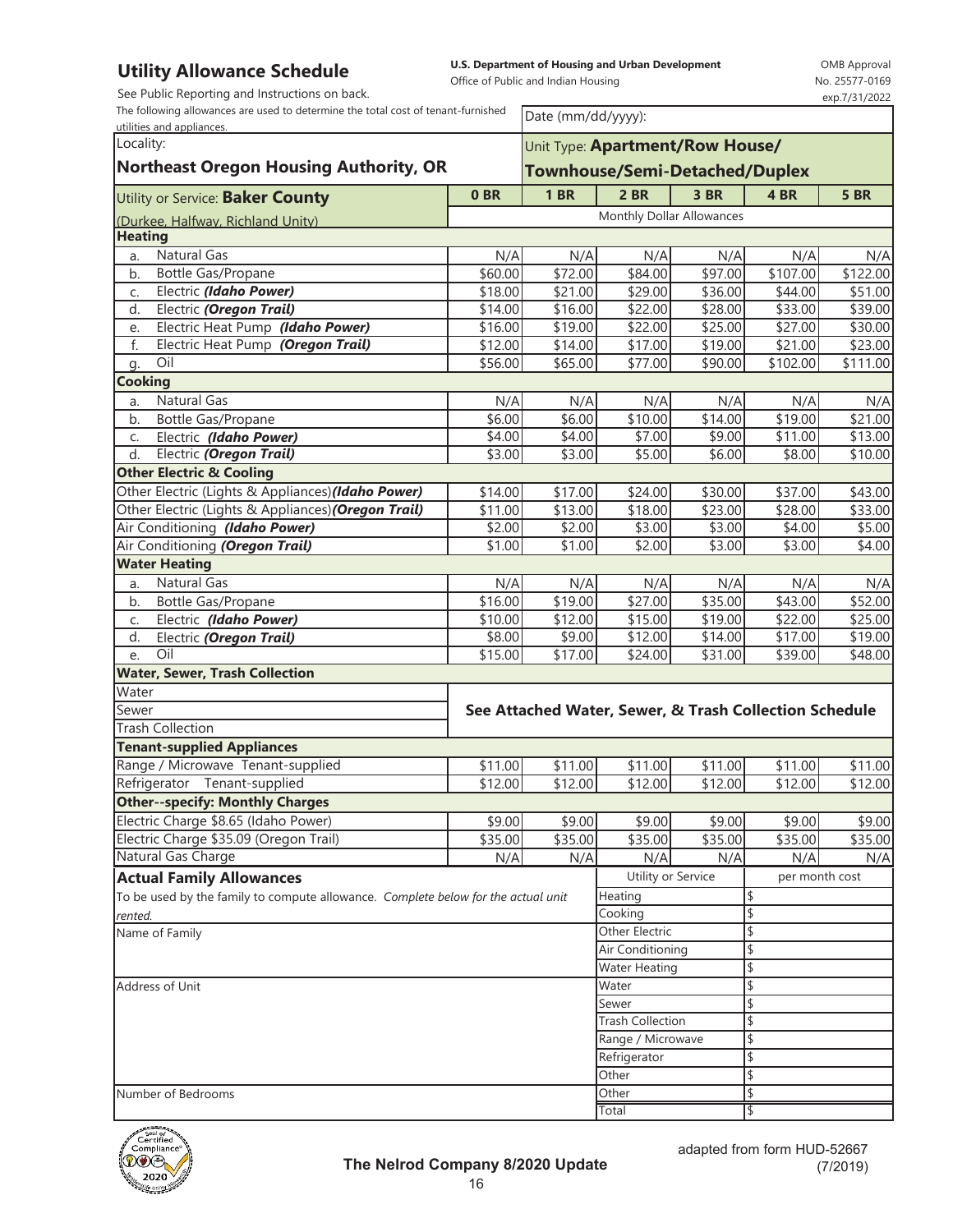See Public Reporting and Instructions on back.

The following allowances are used to determine the total cost of tenant-furnished

**U.S. Department of Housing and Urban Development** 

Office of Public and Indian Housing

OMB Approval No. 25577-0169 exp.7/31/2022

| The following allowances are used to determine the total cost of tenant-furnished<br>utilities and appliances. |                                       |                         | Date (mm/dd/yyyy):                                     |                     |                      |                     |  |  |
|----------------------------------------------------------------------------------------------------------------|---------------------------------------|-------------------------|--------------------------------------------------------|---------------------|----------------------|---------------------|--|--|
| Locality:                                                                                                      | Unit Type: Detached House/Mobile Home |                         |                                                        |                     |                      |                     |  |  |
| <b>Northeast Oregon Housing Authority, OR</b>                                                                  |                                       |                         |                                                        |                     |                      |                     |  |  |
| Utility or Service: Baker County                                                                               | 0BR                                   | <b>1 BR</b>             | $2$ BR                                                 | 3 BR                | 4 BR                 | <b>5 BR</b>         |  |  |
| (Durkee, Halfway, Richland Unity)                                                                              |                                       |                         | Monthly Dollar Allowances                              |                     |                      |                     |  |  |
| <b>Heating</b>                                                                                                 |                                       |                         |                                                        |                     |                      |                     |  |  |
| Natural Gas<br>a.                                                                                              | N/A                                   | N/A                     | N/A                                                    | N/A                 | N/A                  | N/A                 |  |  |
| Bottle Gas/Propane<br>b.                                                                                       | \$89.00                               | \$103.00                | \$122.00                                               | \$138.00            | \$155.00             | \$173.00            |  |  |
| Electric (Idaho Power)<br>C.                                                                                   | \$42.00                               | \$50.00                 | \$58.00                                                | \$67.00             | \$76.00              | \$84.00             |  |  |
| Electric (Oregon Trail)<br>d.                                                                                  | \$32.00                               | \$38.00                 | \$45.00                                                | \$51.00             | \$58.00              | \$64.00             |  |  |
| Electric Heat Pump (Idaho Power)<br>e.                                                                         | \$22.00                               | \$27.00                 | \$31.00                                                | \$35.00             | \$39.00              | \$43.00             |  |  |
| f.<br>Electric Heat Pump (Oregon Trail)                                                                        | \$17.00                               | \$20.00                 | $\overline{$}24.00$                                    | \$27.00             | \$30.00              | \$33.00             |  |  |
| Oil<br>g.                                                                                                      | \$80.00                               | $\overline{$}94.00$     | \$111.00                                               | \$128.00            | $\overline{$}143.00$ | \$160.00            |  |  |
| <b>Cooking</b>                                                                                                 |                                       |                         |                                                        |                     |                      |                     |  |  |
| <b>Natural Gas</b><br>a.                                                                                       | N/A                                   | N/A                     | N/A                                                    | N/A                 | N/A                  | N/A                 |  |  |
| Bottle Gas/Propane<br>b.                                                                                       | \$6.00                                | \$6.00                  | \$10.00                                                | \$14.00             | \$19.00              | \$21.00             |  |  |
| Electric (Idaho Power)<br>C.                                                                                   | \$4.00                                | \$4.00                  | \$7.00                                                 | \$9.00              | \$11.00              | \$13.00             |  |  |
| Electric (Oregon Trail)<br>d.                                                                                  | \$3.00                                | \$3.00                  | \$5.00                                                 | \$6.00              | \$8.00               | \$10.00             |  |  |
| <b>Other Electric &amp; Cooling</b>                                                                            |                                       |                         |                                                        |                     |                      |                     |  |  |
| Other Electric (Lights & Appliances) (Idaho Power)                                                             | \$21.00                               | \$25.00                 | \$35.00                                                | \$44.00             | \$54.00              | \$64.00             |  |  |
| Other Electric (Lights & Appliances) (Oregon Trail)                                                            | \$16.00                               | \$19.00                 | \$26.00                                                | \$34.00             | \$41.00              | \$49.00             |  |  |
| Air Conditioning (Idaho Power)                                                                                 | \$1.00                                | \$1.00                  | \$3.00                                                 | \$5.00              | \$7.00               | \$9.00              |  |  |
| Air Conditioning (Oregon Trail)                                                                                | \$1.00                                | \$1.00                  | \$2.00                                                 | \$4.00              | \$5.00               | \$7.00              |  |  |
| <b>Water Heating</b><br><b>Natural Gas</b>                                                                     |                                       |                         |                                                        |                     |                      |                     |  |  |
| a.                                                                                                             | N/A<br>$\overline{$}21.00$            | N/A                     | N/A                                                    | N/A                 | N/A                  | N/A                 |  |  |
| Bottle Gas/Propane<br>b.<br>Electric (Idaho Power)                                                             | \$13.00                               | \$23.00                 | \$33.00                                                | \$43.00             | \$54.00              | \$66.00             |  |  |
| C.<br>d.<br>Electric (Oregon Trail)                                                                            | \$10.00                               | \$15.00<br>\$11.00      | \$19.00<br>\$15.00                                     | \$23.00<br>\$18.00  | \$27.00<br>\$21.00   | \$32.00<br>\$24.00  |  |  |
| Oil<br>e.                                                                                                      | \$17.00                               | \$22.00                 | \$31.00                                                | \$41.00             | \$51.00              | \$58.00             |  |  |
| <b>Water, Sewer, Trash Collection</b>                                                                          |                                       |                         |                                                        |                     |                      |                     |  |  |
| Water                                                                                                          |                                       |                         |                                                        |                     |                      |                     |  |  |
| Sewer                                                                                                          |                                       |                         | See Attached Water, Sewer, & Trash Collection Schedule |                     |                      |                     |  |  |
| <b>Trash Collection</b>                                                                                        |                                       |                         |                                                        |                     |                      |                     |  |  |
| <b>Tenant-supplied Appliances</b>                                                                              |                                       |                         |                                                        |                     |                      |                     |  |  |
| Range / Microwave Tenant-supplied                                                                              | \$11.00                               | \$11.00                 | \$11.00                                                | \$11.00             | \$11.00              | \$11.00             |  |  |
| Tenant-supplied<br>Refrigerator                                                                                | $\overline{$}12.00$                   | \$12.00                 | \$12.00                                                | $\overline{$}12.00$ | $\overline{$}12.00$  | $\overline{$}12.00$ |  |  |
| <b>Other--specify: Monthly Charges</b>                                                                         |                                       |                         |                                                        |                     |                      |                     |  |  |
| Electric Charge \$8.65 (Idaho Power)                                                                           | \$9.00                                | \$9.00                  | \$9.00                                                 | \$9.00              | \$9.00               | \$9.00              |  |  |
| Electric Charge \$35.09 (Oregon Trail)                                                                         | \$35.00                               | \$35.00                 | \$35.00                                                | \$35.00             | \$35.00              | \$35.00             |  |  |
| Natural Gas Charge                                                                                             | N/A                                   | N/A                     | N/A                                                    | N/A                 | N/A                  | N/A                 |  |  |
| <b>Actual Family Allowances</b>                                                                                |                                       |                         | Utility or Service                                     |                     | per month cost       |                     |  |  |
| To be used by the family to compute allowance. Complete below for the actual unit                              |                                       |                         | Heating                                                |                     |                      |                     |  |  |
| rented.                                                                                                        |                                       |                         | Cooking                                                |                     | \$                   |                     |  |  |
| Name of Family                                                                                                 |                                       |                         | Other Electric                                         |                     | \$                   |                     |  |  |
|                                                                                                                |                                       |                         | Air Conditioning                                       |                     | \$                   |                     |  |  |
|                                                                                                                |                                       |                         | <b>Water Heating</b>                                   |                     | \$                   |                     |  |  |
| Address of Unit                                                                                                |                                       |                         | Water                                                  |                     | \$                   |                     |  |  |
|                                                                                                                |                                       |                         | Sewer                                                  |                     | \$                   |                     |  |  |
|                                                                                                                |                                       | <b>Trash Collection</b> |                                                        |                     |                      |                     |  |  |
|                                                                                                                |                                       |                         | Range / Microwave                                      |                     | \$                   |                     |  |  |
|                                                                                                                |                                       |                         | Refrigerator                                           |                     |                      |                     |  |  |
|                                                                                                                |                                       |                         | Other                                                  |                     |                      |                     |  |  |
| Number of Bedrooms                                                                                             |                                       |                         | Other                                                  |                     |                      |                     |  |  |
|                                                                                                                |                                       |                         | Total                                                  |                     |                      |                     |  |  |